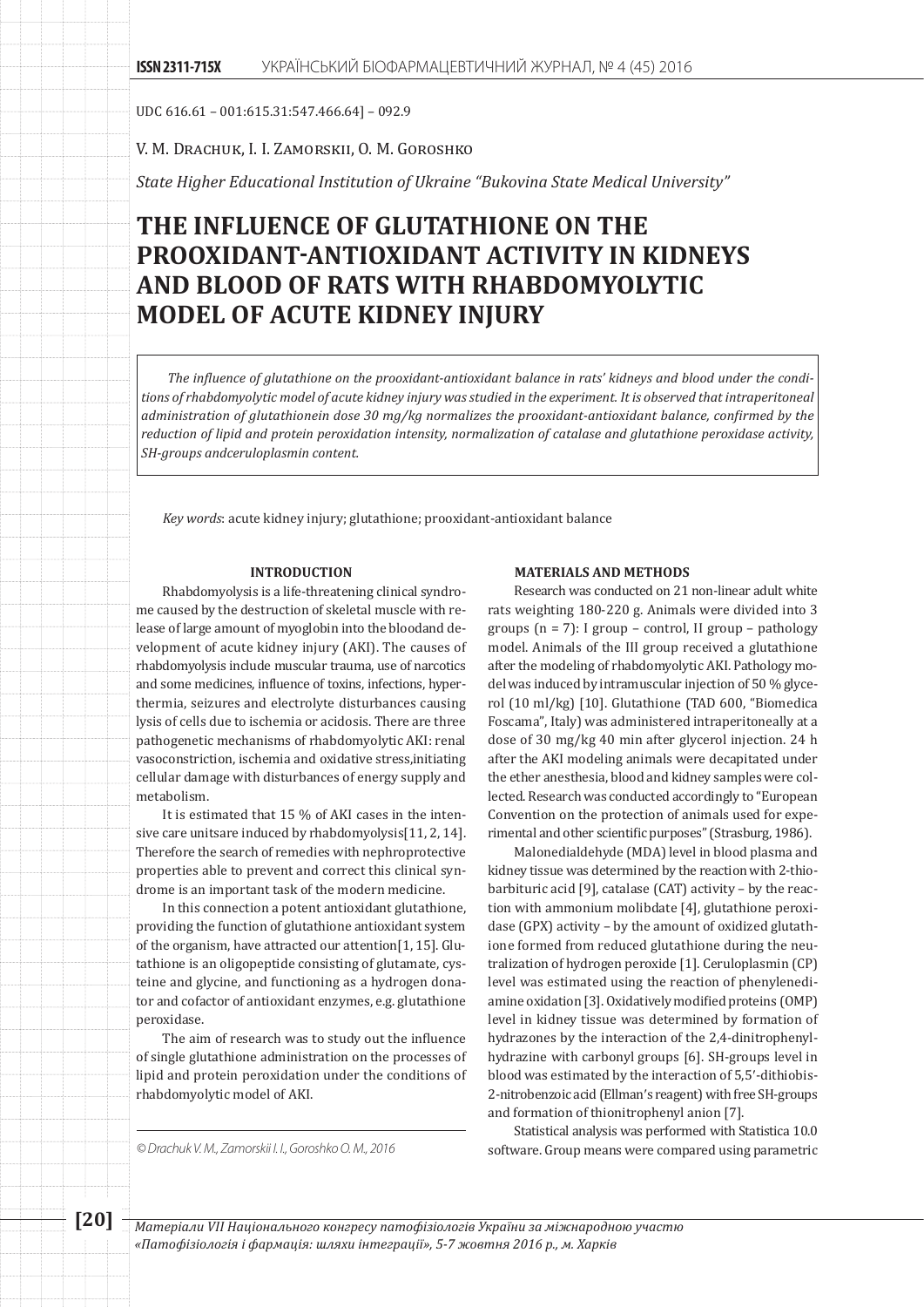Table

### **The influence of glutathione on the prooxidant-antioxidant activity in kidneys and blood of rats with rhabdomyolytic acute kidney injury (M ± m, n = 7)**

| Index                                                          | Control          | AKI              | $AKI + TAD 600 (30 mg/kg)$ |
|----------------------------------------------------------------|------------------|------------------|----------------------------|
| MDA level in kidney tissue, µmol/mg of protein                 | $57.5 \pm 1.50$  | $75.9 \pm 2.19$  | $66.7 \pm 1.54$            |
|                                                                |                  | $p_1 \le 0.001$  | $p_2 \le 0.05$             |
| MDA level in blood erythrocytes, µmol/l                        | $15.9 \pm 0.57$  | $22.3 \pm 0.90$  | $18.9 \pm 0.85$            |
|                                                                |                  | $p_1 \le 0.001$  | $p_2 \le 0.05$             |
| OMP level in kidney tissue, o.d.u./g of protein                | $15.2 \pm 0.16$  | $24.5 \pm 0.24$  | $17.1 \pm 0.29$            |
|                                                                |                  | $p_1 \le 0.001$  | $p_2 \le 0.001$            |
| OMP level in blood, o.d.u./ml                                  | $0.79 \pm 0.09$  | $1.20 \pm 0.01$  | $0.93 \pm 0.08$            |
|                                                                |                  | $p_1 \le 0.01$   | $p_2 \le 0.05$             |
| CAT activity in kidney, $\mu$ mol/(min $\times$ mg of protein) | $5.7 \pm 0.07$   | $6.2 \pm 0.11$   | $5.2 \pm 0.27$             |
|                                                                |                  | $p_1 \le 0.01$   | $p_2 \le 0.05$             |
| CAT activity in blood, $\mu$ mol/(min × l)                     | $32.3 \pm 0.07$  | $36.9 \pm 0.11$  | $31.3 \pm 0.23$            |
|                                                                |                  | $p_1 \le 0.001$  | $p_2 \le 0.001$            |
| GPx activity in kidney tissue, $\mu$ mol/(min × 1)             | $272.1 \pm 9.54$ | $158.4 \pm 3.86$ | $221.3 \pm 8.69$           |
|                                                                |                  | $p_1 \le 0.001$  | $p_2 \le 0.001$            |
| GPx activity in blood, $\mu$ mol/(min $\times$ mg of protein)  | $123.4 \pm 2.13$ | $92.1 \pm 4.76$  | $118.5 \pm 3.26$           |
|                                                                |                  | $p_1 \le 0.001$  | $p_2 \le 0.01$             |
| CP level in blood, mg/l                                        | $154.4 \pm 3.66$ | $112.7 \pm 8.43$ | $133.6 \pm 1.48$           |
|                                                                |                  | $p_1 \le 0.01$   | $p_2 \le 0.05$             |
| SH-groups level in blood, $\mu$ mol/ml                         | $3.55 \pm 0.05$  | $2.16 \pm 0.06$  | $2.90 \pm 0.07$            |
|                                                                |                  | $p_1 \le 0.001$  | $p_2 \le 0.001$            |

Note:  $p_1$  – index of significance comparing to control;  $p_2$  – index of significance comparing topathology model group.

Student's *t*-test (for normal distribution) and non-parametric Mann-Whitney *U*-test (in case of non-normal distributions). The level of significance was accepted with  $p \le 0.05$ .

#### **RESULTS AND DISCUSSION**

MDA is a main product of lipid peroxidation allowing an estimating the intensity of this process. An increase of its level by 1.3 times ( $p \le 0.001$ ) in kidney tissue and by 1.4 times ( $p \le 0.001$ ) in blood erythrocytes was observed in animals from pathology model group comparing to control (Table). Use of glutathione resulted in the decrease of MDA level by 12 % ( $p \le 0.05$ ) in kidney tissue and by 15 % ( $p \le 0.05$ ) in blood erythrocytes comparing to untreated animals.

Cytosolic proteins are the main targets for free radicals. Reduced glutathione and cysteine play important role in prevention of oxidative proteins modification, as their sulfhydryl groups are oxidized first. Due to the primary damaging effect and subsequent generation of active oxygen species OMP level in pathology model group was also increased by 1.6 times ( $p \le 0.001$ ) in kidney tissue and by 1.5 times ( $p \le 0.001$ ) in blood plasma. Glutathione decreasedOMP level in kidney tissue by 1.4 times ( $p \le 0.001$ ) comparing to pathology model group. In blood plasma OMP level was reduced by 1.3 times ( $p \le 0.05$ ) and restored to the control level.

Antioxidant system controls and inhibits all of the stages of free radicals reaction. Under the conditions of AKI a vasoconstriction and renal ischemia cause energy depletion and deficiency of energetic substrates for antioxidant enzymes, affecting the efficacy of protective systems. As previously stated, the glutathione system directly neutralizes active forms of oxygen and is especially important under the conditions of oxidative stress [8]. GPX activity depends on reduced glutathione content, which intracellular concentration is maintained by glutathione reductase. In its turn, glutathione reductase activity is determined by the reduced nicotinamide cofactors content [5]. In our research a significant decrease of GPX activity by 1.7 times ( $p \le 0.001$ ) in kidney tissue and by 1.3 times ( $p \le 0.001$ ) in blood plasma of rats from the II group was observed. In the group of animals undergoing the correction of AKI by glutathione a significant increase of enzymatic activity by 1.4 times ( $p \le 0.001$ ) in kidney tissue and by 1.3 times( $p \le 0.01$ ) in blood plasma comparing to pathology model group was established.

Acompensatory increase of CAT activity by  $8\%$  ( $p \le 0.01$ ) in kidneys and by 14 % ( $p \le 0.001$ ) in blood plasma was observed in pathology model group. In animals treated with glutathione CAT activity restored to the control indicesand was decreased by 16 % ( $p \le 0.05$ ) in kidney tissue and by 15 % ( $p \le 0.001$ ) in blood comparing to untreated pathology group.

Non-enzymatic part of antioxidant defense was estimated by the levels of ceruloplasmin and SH-groups in blood plasma. It was established that glutathione caused an increase in CP level by 19 % ( $p \le 0.05$ ), SH-groups level – by 34 % ( $p \le 0.01$ ).

Thereby, use of glutathione with the aim of AKI correction caused a restoration of the antioxidant system activity and normalization of some indices.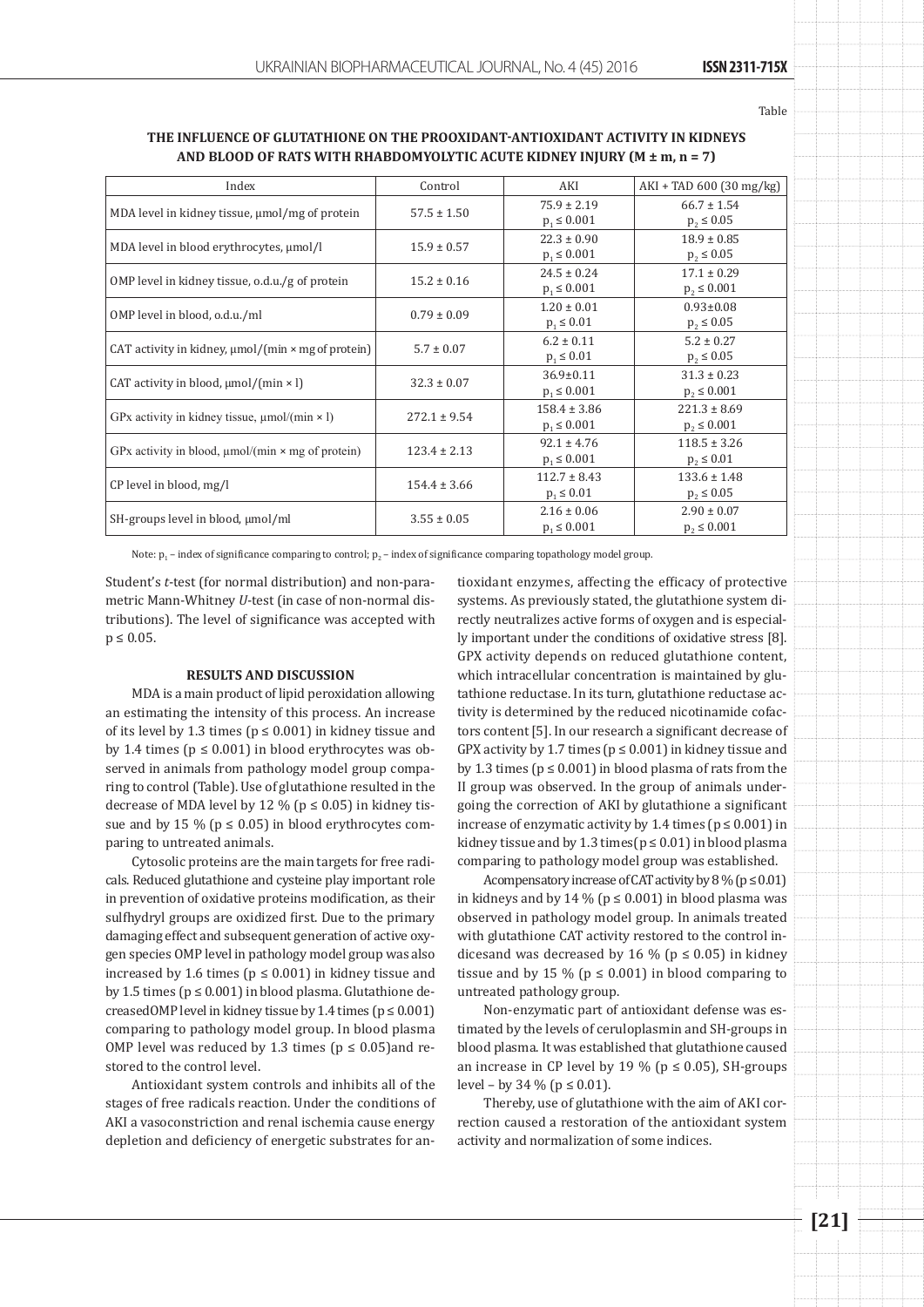Research results testify to the protective effect of glutathione under the conditions of AKI. It is primarily provided by the potent antioxidant effect as glutathione is a key link in the three out of four existing antioxidant systems of the body [15].

#### **CONCLUSIONS**

- 1. An experimental rhabdomyolytic AKI is accompanied by an activation of the lipid and protein peroxidation in blood and kidney tissue.
- 2. Use of glutathione restores the prooxidant-antioxidant balance in rats with rhabdomyolytic AKI, causing a reduction of lipid peroxidation as well as protein free radical oxidation against the background normalization of antioxidant defense activity.

#### **REFERENCES**

- 1. Геруш І. В. Стан глутатіонової системи крові за умов експериментального виразкового ураження гастродуоденальної зони та дії настойки ехінацеї пурпурової / І. В. Геруш, І. Ф. Мещишен // Вісник проблем біол. та медицини. – 1998. – № 7. – С. 10-15. 2. Ермоленко В. М. Острая почечная недостаточность: [руководство] / В. М. Ермоленко, А. Ю. Никола-
- ев. М.: ГЭОТАР-Медиа, 2010. С. 40-49. 3. Колб В. Г. Справочник по клинической химии /
- В. Г. Колб, В. С. Камышников. Мн: Белaрусь, 1982. С. 311.
- 4. Королюк М. А. Метод определения активности каталазы / [М. А.Королюк, Л. И.Иванова, И. Г. Майорова и др.] // Лаб. дело. – 1988. – № 1. – С. 16-19.
- 5. Кулинський В. И. Ферментативное и неферментативное звено тиол-дисульфидной системы в головном мозге экспериментальных животных с церебральной ишемией: эффекты селеназы // Бюл. ВСНЦт СО РАМН. – 2005. – Т. 1, № 39. – С. 63-65.
- 6. Мещишен І. Ф. Метод визначення окислювальної модифікації білків плазми (сироватки) / І. Ф. Мещишен // Бук. мед. вісник. – 1998. – Т. 2, № 1. – С. 156-158.
- 7. Мещишен І. Ф. Метод кількісного визначення SHгруп у крові / І. Ф.Мещишен, Н. П. Григор'єва // Бук. мед. вісник. – 2002. – Т. 6, № 2. – С. 190-192.
- 8. Сибірна Н. О. Дослідження окремих біохімічних показників за умов оксидативного стресу: [навч. метод. посіб.] / Н. О. Сибірна, О. М. Маєвська, М. Л. Барська. – Львів: Вид. центр ЛНУ ім. І. Франка, 2006. – С. 60.
- 9. Стальная Л. Д. Метод определения малонового диальдегида с помощью тиобарбитуровой кислоты / Л. Д. Стальная, Т. Г. Гаришвили // Современные методы в биохимии. – М.: Медицина, 1977. – С. 66-68.
- 10. Штриголь С. Ю. Методи експериментального моделювання ураження нирок при фармакологічних дослідженнях: [метод. рекоменд. ДФЦ України] / [С. Ю. Штриголь, В. М. Лісовий, І. А. Зупанець та ін.]. – К., 2009. – С. 9-10.
- 11. Bosch X. Rhabdomyolysis and Acute Kidney Injury / X. Bosch, E. Poch, J. Grau // N. Engl. J. Med. – 2009. – Vol. 361. – Р. 62-72.
- 12. Halliwell B. Free radicals in Biology and Medicine / B. Halliwell, M. C. Gutteridge. – Oxford: Clarendon Press, 1989. – P. 320.
- 13. Ramani G. Oxidative stress and its association with cardiovascular risk in acute renal failure / G. Ramani, G. Kavitha, P. K. Dhass, R. Mary // Aruna Pharm. Bio Sci. – 2011. – Vol. 2, Iss. 3. – P. 329-334.
- 14. Vanholder R. Rhabdomyolysis / R. Vanholder, M. S. Sever, E. Erek, N. Lameire // J. Am. Soc. Nephrol. – 2000. – Vol. 11. – P. 1553-1561.
- 15. Sies H. Glutathione and itsrolein cellular functions // Free Rad. Biol. Med. – 1999. – Vol. 29. – P. 916-921.